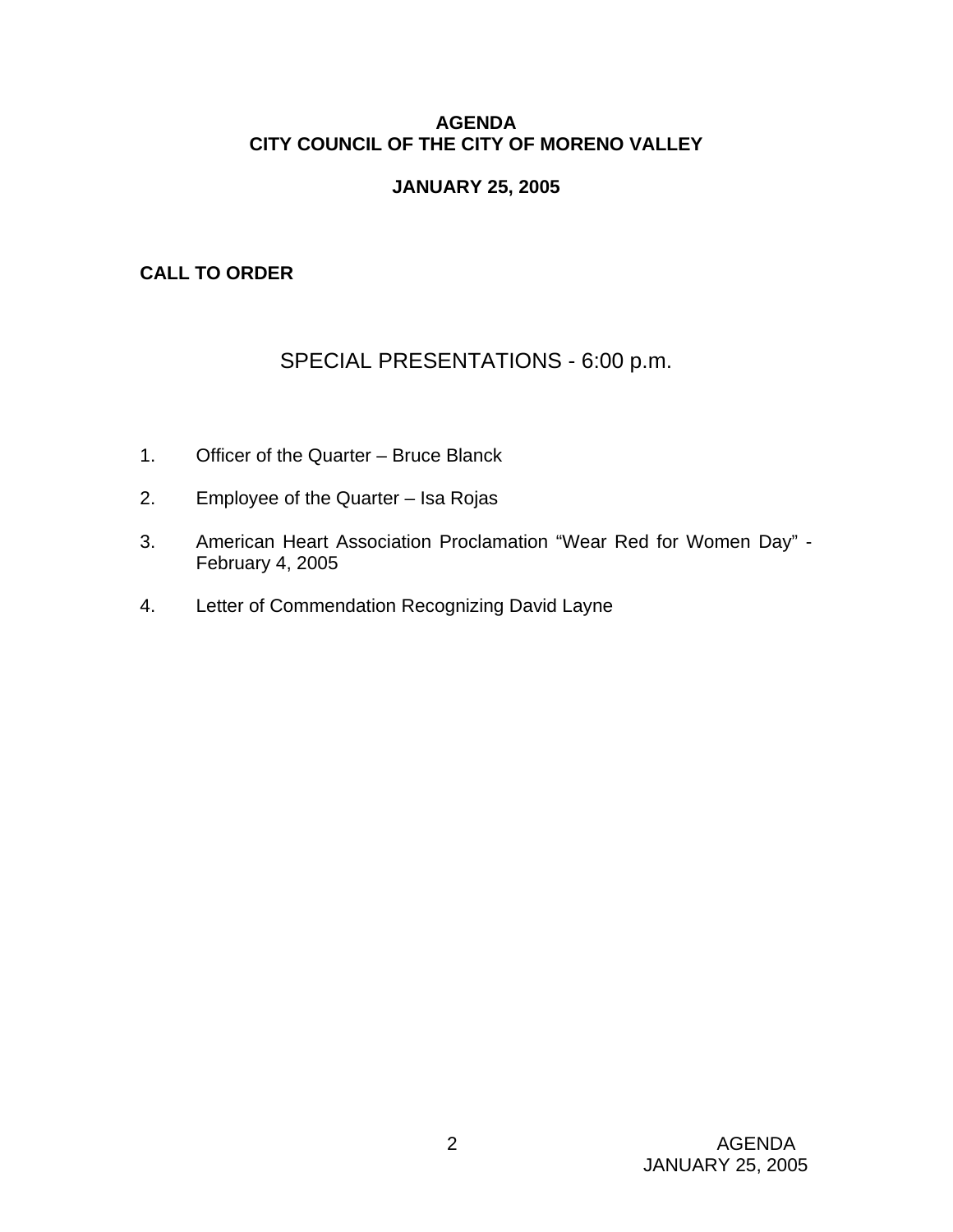### **AGENDA JOINT MEETING OF THE CITY COUNCIL OF THE CITY OF MORENO VALLEY, MORENO VALLEY COMMUNITY SERVICES DISTRICT, COMMUNITY REDEVELOPMENT AGENCY OF THE CITY OF MORENO VALLEY, BOARD OF LIBRARY TRUSTEES, MORENO VALLEY INDUSTRIAL DEVELOPMENT AUTHORITY (IDA), MORENO VALLEY PUBLIC FACILITIES FINANCING CORPORTATION (MVPFFC), AND THE MORENO VALLEY PUBLIC FINANCING AUTHORITY (MVPFA)**

#### **REGULAR MEETING - 6:30 P.M. JANUARY 25, 2005**

**CALL TO ORDER** (Joint Meeting of the City Council of the City of Moreno Valley, Moreno Valley Community Services District, Community Redevelopment Agency of the City of Moreno Valley and the Board of Library Trustees - actions taken at the Joint Meeting are those of the Agency indicated on each Agenda item)

## **PLEDGE OF ALLEGIANCE**

**INVOCATION** – Pastor Ronald Woods, A.K. Quinn A.M.E. Church

## **ROLL CALL**

### **INTRODUCTIONS**

PUBLIC COMMENTS **ON MATTERS ON THE AGENDA** WILL BE TAKEN UP AS THE ITEM IS CALLED FOR BUSINESS, BETWEEN STAFF'S REPORT AND CITY COUNCIL DELIBERATION (SPEAKER SLIPS MAY BE TURNED IN UNTIL THE ITEM IS CALLED FOR BUSINESS.) Those wishing to speak should submit a BLUE speaker slip to the Bailiff. There is a three-minute limit per person. All remarks and questions shall be addressed to the presiding officer or to the City Council and not to any individual Council member, staff member or other person.

PUBLIC COMMENTS **ON MATTERS NOT ON THE AGENDA** UNDER THE JURISDICTION OF THE CITY COUNCIL WILL BE HEARD PRIOR TO CITY COUNCIL REPORTS AND CLOSING COMMENTS. IN THE EVENT THAT THE AGENDA ITEM FOR SUCH PUBLIC COMMENTS HAS NOT BEEN CALLED BY 9:00 P.M., IT SHALL BE CALLED AS THE NEXT ITEM OF BUSINESS FOLLOWING THE CONCLUSION OF ANY ITEM BEING HEARD AT 9:00 P.M. Those wishing to speak should submit a BLUE speaker slip to the Bailiff. There is a three-minute limit per person. All remarks and questions shall be addressed to the presiding officer or to the City Council and not to any individual Council member, staff member or other person.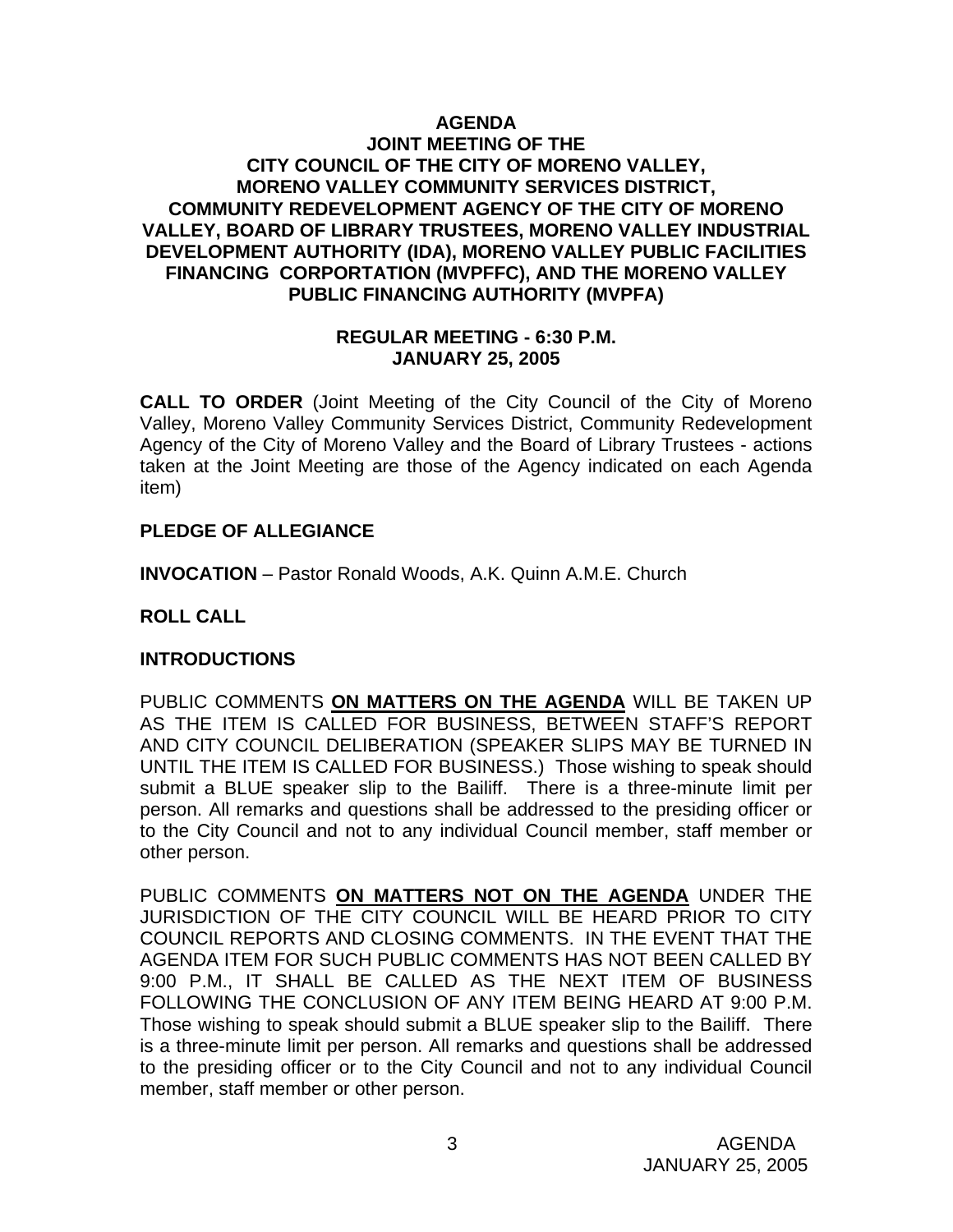### **JOINT CONSENT CALENDARS (SECTIONS A-D) OF THE CITY COUNCIL OF THE CITY OF MORENO VALLEY, MORENO VALLEY COMMUNITY SERVICES DISTRICT, COMMUNITY REDEVELOPMENT AGENCY OF THE CITY OF MORENO VALLEY, AND THE BOARD OF LIBRARY TRUSTEES**

All items listed under the Consent Calendars, Sections A, B, C, and D are considered to be routine and non-controversial, and may be enacted by one motion unless a member of the Council, Community Services District, Redevelopment Agency or the Board of Library Trustees requests that an item be removed for separate action. The motion to adopt the Consent Calendars is deemed to be a separate motion by each Agency and shall be so recorded by the City Clerk. Items withdrawn for report/discussion will be heard after public hearing items.

## **A. CONSENT CALENDAR** - **CITY COUNCIL**

- A1. ORDINANCES FIRST READING BY TITLE ONLY Recommendation: Waive reading of all Ordinance Introductions and read by title only.
- A2. WARRANT REPORT DECEMBER 2004 (Report of: Finance Department) Recommendation: Adopt Resolution No. 2005-08, approving the Warrant Report, dated December, 2004 in the total amount of \$11,715,898.19.

Resolution No. 2005-08

 A Resolution of the City Council of the City of Moreno Valley, California, Approving the Warrant Report dated December 31, 2004

A3. REQUEST FOR A 3-WAY STOP AT THE INTERSECTION OF REDLANDS BOULEVARD AND EASTBOUND STATE ROUTE 60 ON/OFF RAMP (Report of: Public Works Department) Recommendation: Adopt Resolution No. 2005-09 to establish 3 way stop controls at the Intersection of Redlands Boulevard and Eastbound State Route 60 On/Off Ramp, and direct Transportation Engineering Division to prioritize the intersection of Redlands Boulevard and Eastbound State Route 60 On/Off Ramp on the 2005/2006 signal priority list.

### Resolution No. 2005-09

 A Resolution of the City Council of the City of Moreno Valley Establishing Stop Controls for North and South Bound Traffic on Redlands Boulevard at Eastbound State Route 60 On/Off Ramp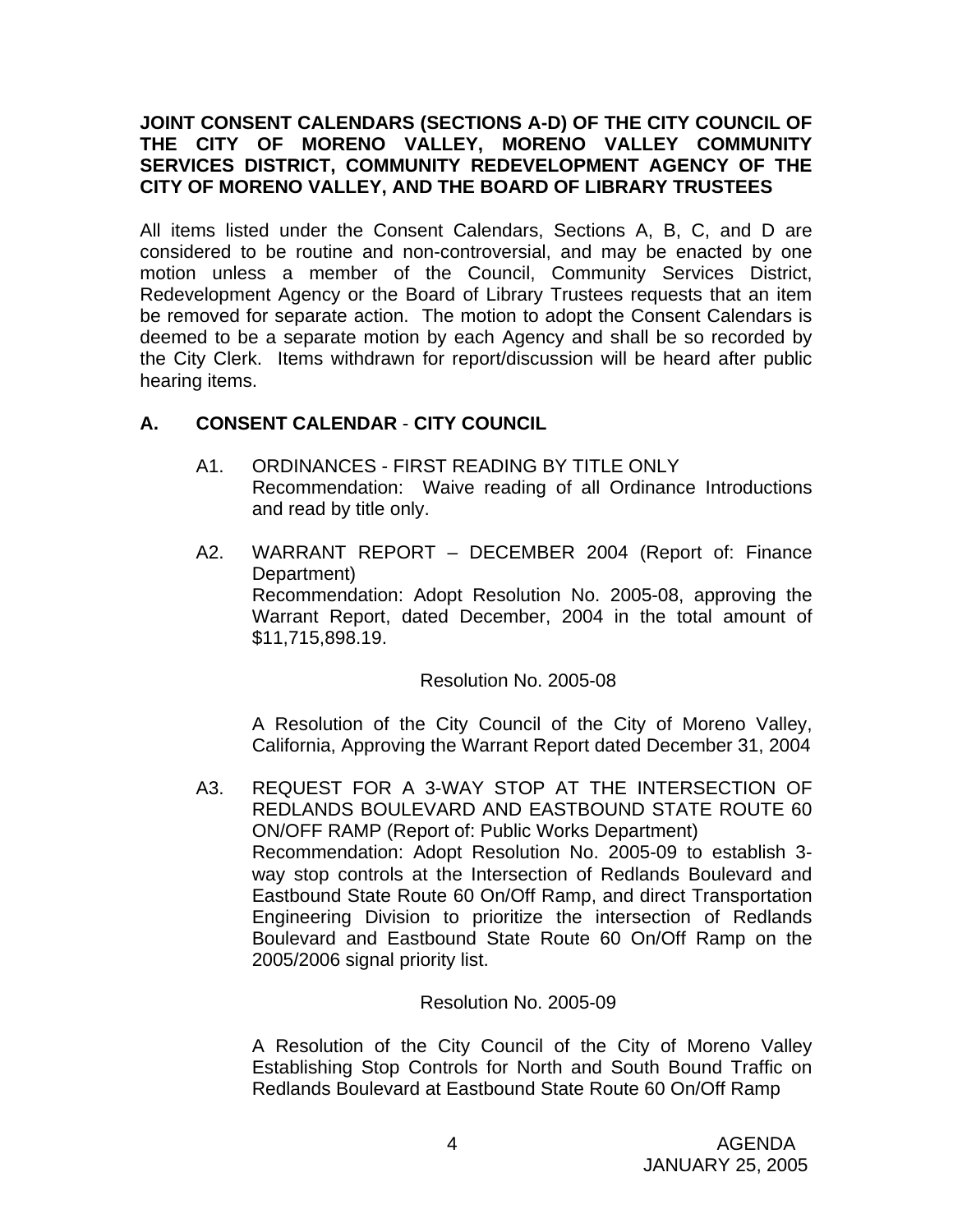- A4. ACCEPTANCE OF THE COMPREHENSIVE ANNUAL FINANCIAL REPORT FOR THE FISCAL YEAR ENDED JUNE 30, 2004 (Report of: Finance Department) Recommendation: Accept the Comprehensive Annual Financial Report for the Fiscal Year Ended June 30, 2004.
- A5. FY04/05 BUDGET APPROPRIATION ADJUSTMENT AND INCREASE TO THE PURCHASE ORDER AND PROFESSIONAL CONSULTING SERVICES AGREEMENT WITH HOGLE-IRELAND FOR CONTRACT PLANNING STAFF SERVICES (Report of: Community and Economic Development Department) Recommendation: Approve a budget appropriation adjustment to increase the FY04/05 budget for planning contract services from \$250,000 to \$500,000 and adjust fee revenues by the same amount. The budget for contract services is contained in Account No. 011.41310.6291.293; authorize the Finance Director to increase Purchase Order No. 26611 to Hogle-Ireland for contract planning staff services from \$250,000 to \$500,000; and authorize the City Manager to execute a second amendment to the existing agreement for professional consulting services with Hogle-Ireland, Inc. for contract planning staff services, increasing the contract compensation limit to \$500,000.
- A6. RESOLUTION 2005-10 TO AMEND FEE RESOLUTION 2004-55 TO INCREASE PENALTIES FOR UNAUTHORIZED PARKING IN SPACES DESIGNATED FOR DISABLED PERSONS AND ESTABLISH A \$25 ADMINISTRATIVE FEE FOR FAILURE TO DISPLAY A DISABLED PLACARD (Report of: Community and Economic Development Department) Recommendation: Amend Resolution No. 2004-55 (Fee Resolution Schedule) to increase disabled parking fines from \$325 to \$425 per violation; and approve an administrative fee of \$25 for failure to display a disabled placard.

#### Resolution No. 2005-10

A Resolution of the City Council of the City of Moreno Valley, California, Amending Resolution No. 2004-55 to Increase Penalties for Unauthorized Parking in Spaces Designated for Disabled Persons and Add an Administrative Fee for Failure to Display a Disabled Parking Placard

A7. 2005 COUNCIL COMMITTEE PARTICIPATION APPOINTMENTS (Report of: City Clerk's Department) Recommendation: Approve appointments to the various committees as recommended in the 2005 Council Committee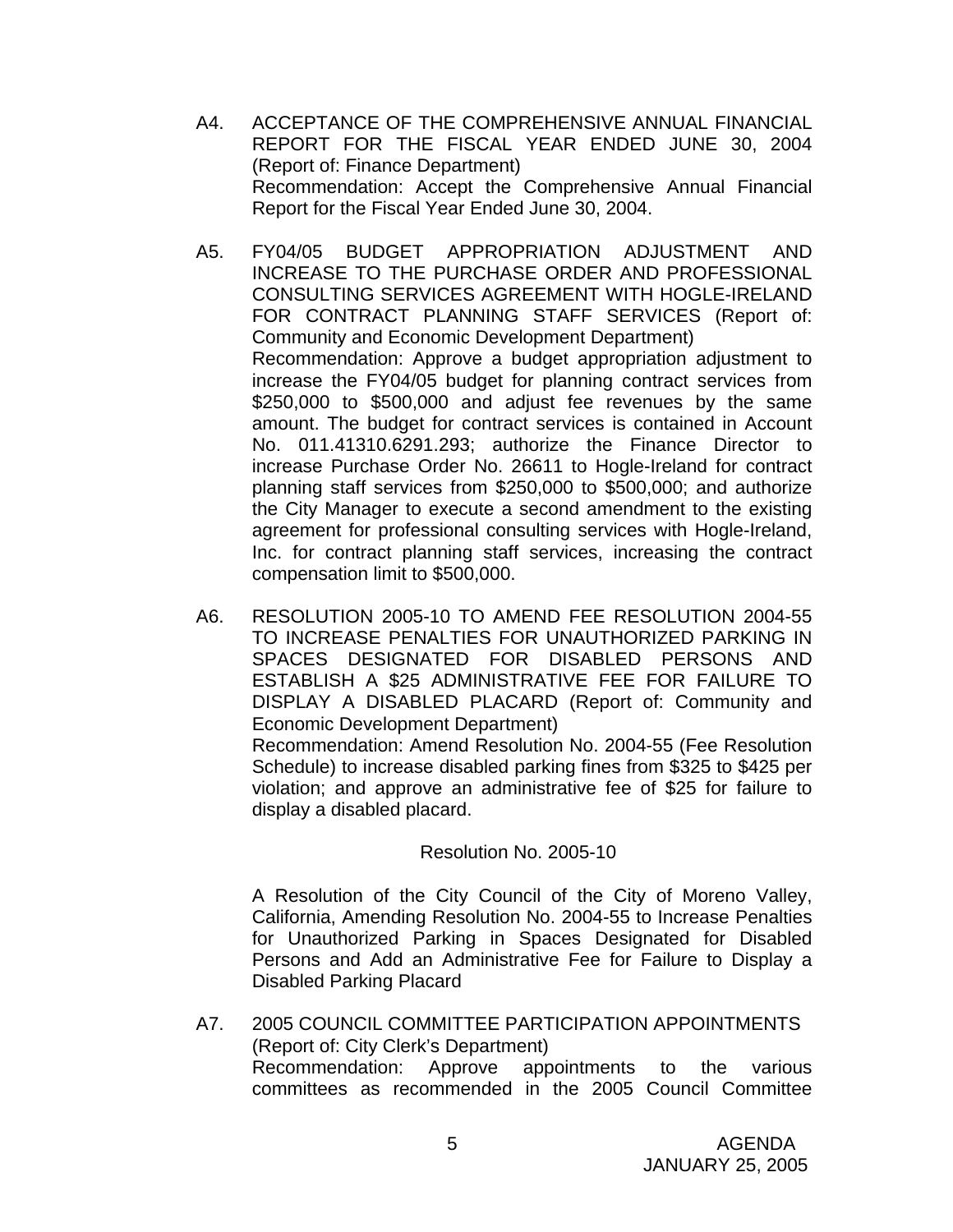participation list submitted by Mayor Stewart.

 A8. RESOLUTION ADOPTING RIVERSIDE COUNTY OPERATIONAL AREA MULTI-JURISDICTIONAL LOCAL HAZARD MITIGATION PLAN (Report of: Assistant City Manager) Recommendation: Adopt Resolution No. 2005-11, adopting the Riverside County Operational Area Multi-Jurisdictional Local Hazard Mitigation Plan ("the Plan").

#### Resolution No. 2005-11

A Resolution of the City Council of the City of Moreno Valley, California, Adopting the Riverside County Operational Area Multi-Jurisdictional Local Hazard Mitigation Plan as Required by the Federal Disaster Mitigation and Cost Reduction Act of 2000

- A9. REQUEST TO UPGRADE THE ADULT SCHOOL CROSSING GUARD SUPERVISOR POSITION FROM PART-TIME STATUS TO FULL-TIME STATUS (Report of: Public Works Department) Recommendation: Approve permanently changing the Crossing Guard Supervisor position from part-time non-exempt to full-time non-exempt; and appropriate the additional \$6,398 from the General Fund balance for Crossing Guards Administration Account No. 010.72110 to finance the change in this position to full-time for the months of January through June 2005.
- A10. PAYMENT OF ORIGINAL PURCHASE PRICE TO FORMER PROPERTY OWNERS OF THREE (3) DELINQUENT CENTERPOINTE PROPERTIES (Report of: Public Works Department) Recommendation: Authorize payment from the proceeds received by the City from the December 17, 2004, Sheriff's Foreclosure Sale to the former property owners of each of the three (3) Centerpointe

properties, in accordance with the court order governing the sale.

A11. RESOLUTION FOR THE ABATEMENT OF PUBLIC NUISANCES (Report of: Community and Economic Development Department) Recommendation: Adopt Resolution No. 2005-13 of the City of Moreno Valley, California, confirming assessments on certain real properties as outlined in the Property Assessment List for the abatement of nuisances.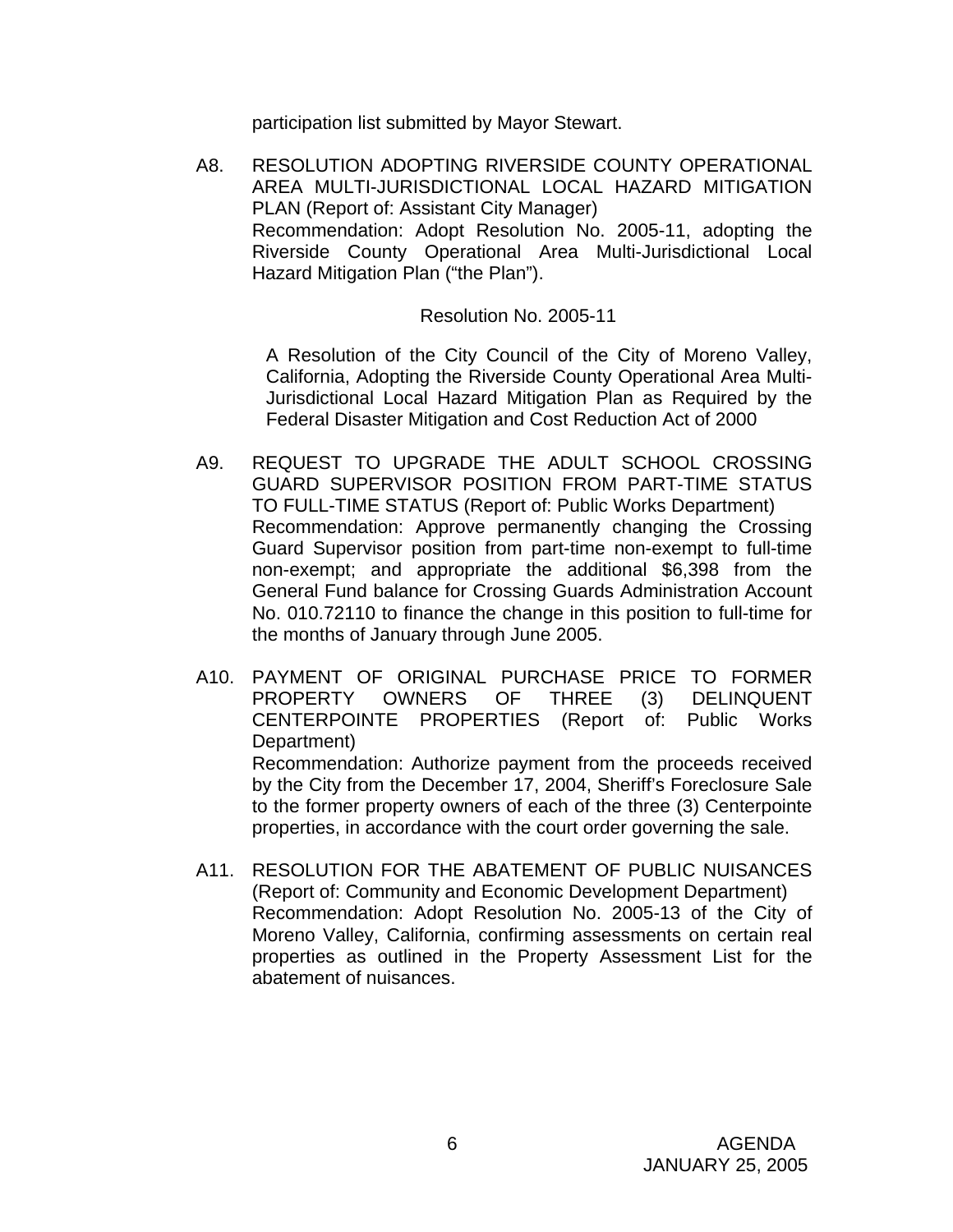#### Resolution No. 2005-13

A Resolution of the City Council of the City of Moreno Valley, California, Confirming Statements of Costs Against Real Property Located in the City of Moreno Valley, for Abatements of Public Nuisances and Direction that said Statements of Costs Constitute a Lien upon Said Properties

A12. APPROVAL OF THE HOMEOWNERSHIP OPPORTUNITY PROGRAM (Report of: Community and Economic Development Department)

Recommendation: That the City Council:

- 1. Approve the Policy and Procedural Manual for the Homeownership Opportunity Program Loan;
- 2. Approve the resale procedure as outlined in the Summary of the Residential Resale Program; and
- 3. Approve the Lender Participation Agreement with March Community Credit Union and authorize the City Manager to sign the agreement on behalf of the City.
- A13. MINUTES SPECIAL MEETING OF JANUARY 4, 2005 (Report of: City Clerk's Department) Recommendation: Approve as submitted.
- A14. APPROVAL OF AMENDED STANDARD LINE EXTENSION AGREEMENT (Report of: Public Works Department) Recommendation: Adopt Resolution No. 2005-14, approving the Amended Standard Line Extension Agreement to facilitate installation of electrical distribution infrastructure.

Resolution No. 2005-14

 A Resolution of the City Council of the City of Moreno Valley, California, Approving an Amended Agreement for Extension of Electric Distribution Line (Rule 15)

 A15. MAIL BALLOT PROCEEDING FOR TENTATIVE TRACT 31320 (AND ALL THE AFFECTED PHASES) FOR APPROVAL OF THE NATIONAL POLLUTANT DISCHARGE ELIMINATION SYSTEM (NPDES) REGULATORY RATE SCHEDULE – SOUTH OF WEBSTER AVENUE BETWEEN PIGEON PASS AND VAL VIEW STREET (Report of: Public Works Department)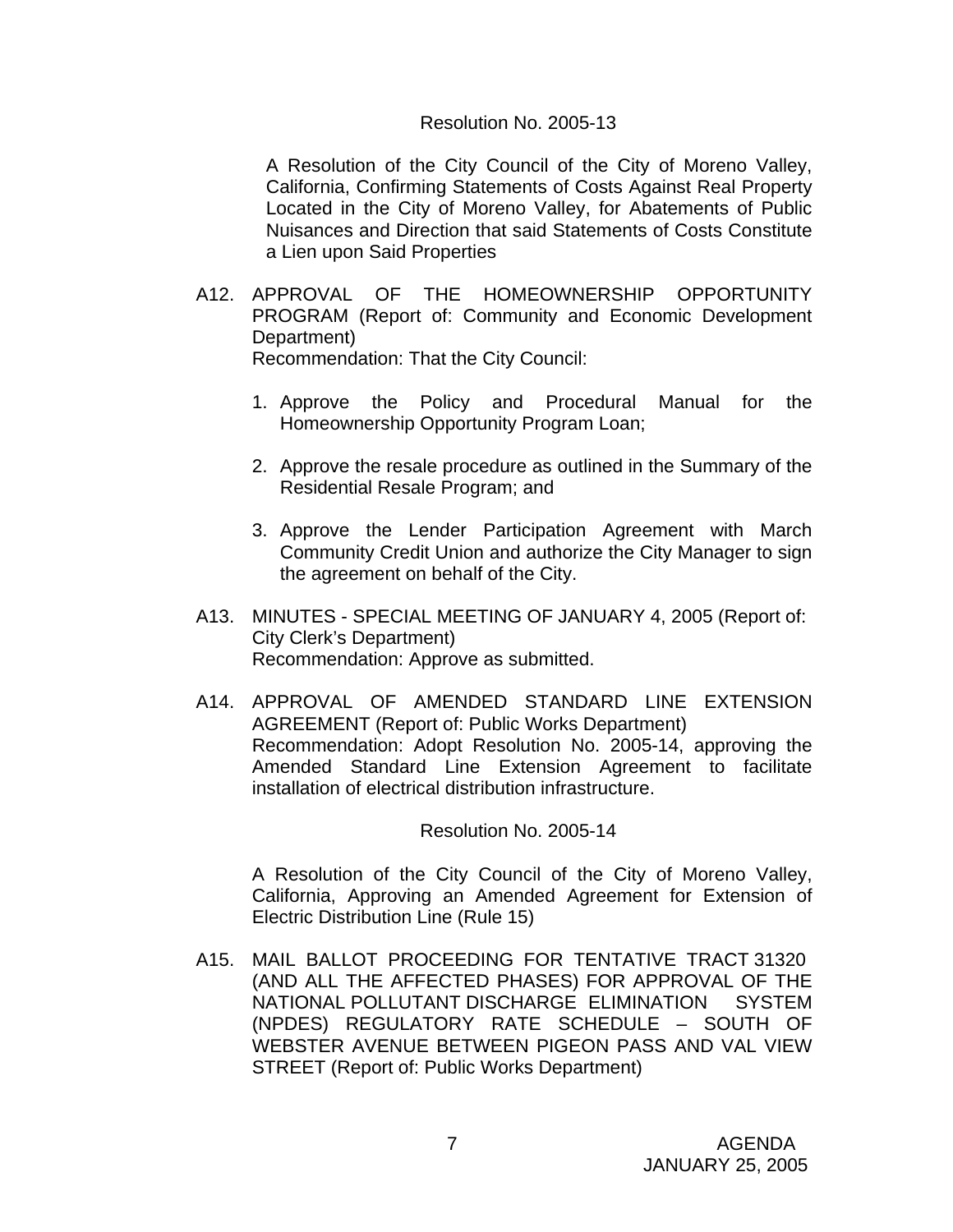Recommendation: Accept public comments regarding the mail ballot proceeding for Tentative Tract 31320 (and all the affected phases) for approval of the National Pollutant Discharge Elimination System (NPDES) regulatory rate schedule.

A16. APPROVAL OF FINAL MAP 31129 - SINGLE FAMILY RESIDENTIAL PROJECT, AND ACCEPT BONDS AND AGREEMENT FOR PUBLIC RIGHT-OF-WAY IMPROVEMENTS, NORTH SIDE OF CACTUS AVENUE, SOUTH SIDE OF BRODIAEA AVENUE, AND EAST OF OLIVER STREET – WESTERN PACIFIC HOUSING (Report of: Public Works Department) Recommendation: Approve Final Map 31129, authorize the City Clerk to sign the map and transmit said map to the County

Recorder's Office for recordation; accept the bonds and Agreement for Public Improvements; authorize the Mayor to execute the agreement; and direct the City Clerk to forward the signed agreement to the County Recorder's Office for recordation.

A17. APPROVAL OF FINAL MAP 31326 - SINGLE FAMILY RESIDENTIAL PROJECT, AND ACCEPT BONDS AND AGREEMENT FOR PUBLIC RIGHT-OF-WAY IMPROVEMENTS, NORTHWEST CORNER OF BAY AVENUE AND MORRISON STREET – WESTERN PACIFIC HOUSING (Report of: Public Works Department) Recommendation: Approve Final Map 31326, authorize the City Clerk to sign the map and transmit said map to the County Recorder's Office for recordation; accept the bonds and Agreement for Public Improvements; authorize the Mayor to execute the agreement; and direct the City Clerk to forward the signed

agreement to the County Recorder's Office for recordation.

A18. RECOMMENDATION TO ACKNOWLEDGE, RATIFY, APPROVE, AND ACCEPT THE APPRAISALS AS THE FAIR MARKET VALUE FOR THE EASEMENTS TO BE ACQUIRED; APPROVE AND RATIFY NOTIFICATION AND OFFER OF JUST COMPENSATION TO THE PROPERTY OWNERS; SET A HEARING DATE OF MARCH 8, 2005 TO ALLOW THE PROPERTY OWNERS TO APPEAR BEFORE COUNCIL, WHEN THE COUNCIL WILL CONSIDER ADOPTING PROPOSED RESOLUTION(S) OF NECESSITY AUTHORIZING EMINENT DOMAIN PROCEEDINGS; AND APPROVE AND RATIFY NOTIFICATION OF THE PROPERTY OWNERS OF THE HEARING FOR THE EASEMENT ACQUISITION OF PROPERTY FOR THE AQUEDUCT BIKE TRAIL FROM JOHN F. KENNEDY DRIVE TO COTTONWOOD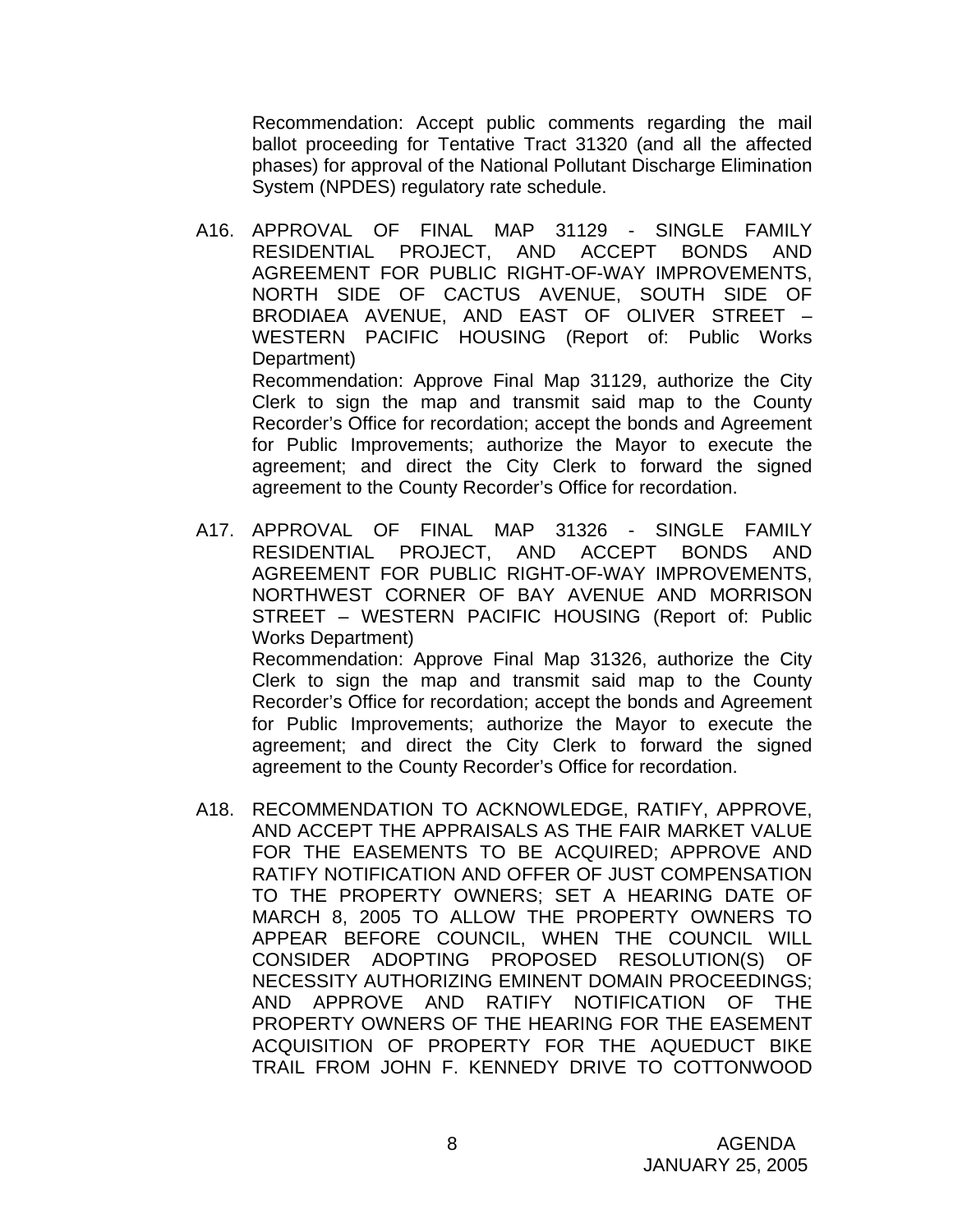AVENUE, PROJECT NO. 02-46165321 (Report of: Public Works Department)

 Recommendation: Acknowledge, ratify, approve, and accept the appraisals as the fair market value for the easements to be acquired; approve and ratify the notification and Offer of Just Compensation made to the property owners; set a hearing date of March 8, 2005 to allow the property owners to appear before Council with any additional evidence, when the Council will consider adopting proposed Resolution(s) of Necessity; and approve and ratify the notice given to the property owners of the hearing to consider proposed Resolution(s) of Necessity concerning the acquisition of the right of way easements along the California Aqueduct for the bike trail from John F. Kennedy Drive to Cottonwood Avenue, Project No. 02-46165321.

 A19. MINUTES - REGULAR MEETING OF JANUARY 11, 2005 (Report of: City Clerk's Department) Recommendation: Approve as submitted.

## **B. CONSENT CALENDAR** - **COMMUNITY SERVICES DISTRICT**

- B1. ORDINANCES FIRST READING BY TITLE ONLY Recommendation: Waive reading of all Ordinance Introductions and read by title only.
- B2. MINUTES SPECIAL MEETING OF JANUARY 4, 2005 (Report of: City Clerk's Department) Recommendation: Approve as submitted.
- B3. MINUTES- REGULAR MEETING OF JANUARY 11, 2005 (Report of: City Clerk's Department) Recommendation: Approve as submitted.

## **C. CONSENT CALENDAR** - **COMMUNITY REDEVELOPMENT AGENCY**

- C1. ORDINANCES FIRST READING BY TITLE ONLY Recommendation: Waive reading of all Ordinance Introductions and read by title only.
- C2. APPROVAL OF THE HOMEOWNERSHIP OPPORTUNITY PROGRAM (Report of: Community and Economic Development Department) Recommendation: That the Board of Directors of the Community Redevelopment Agency: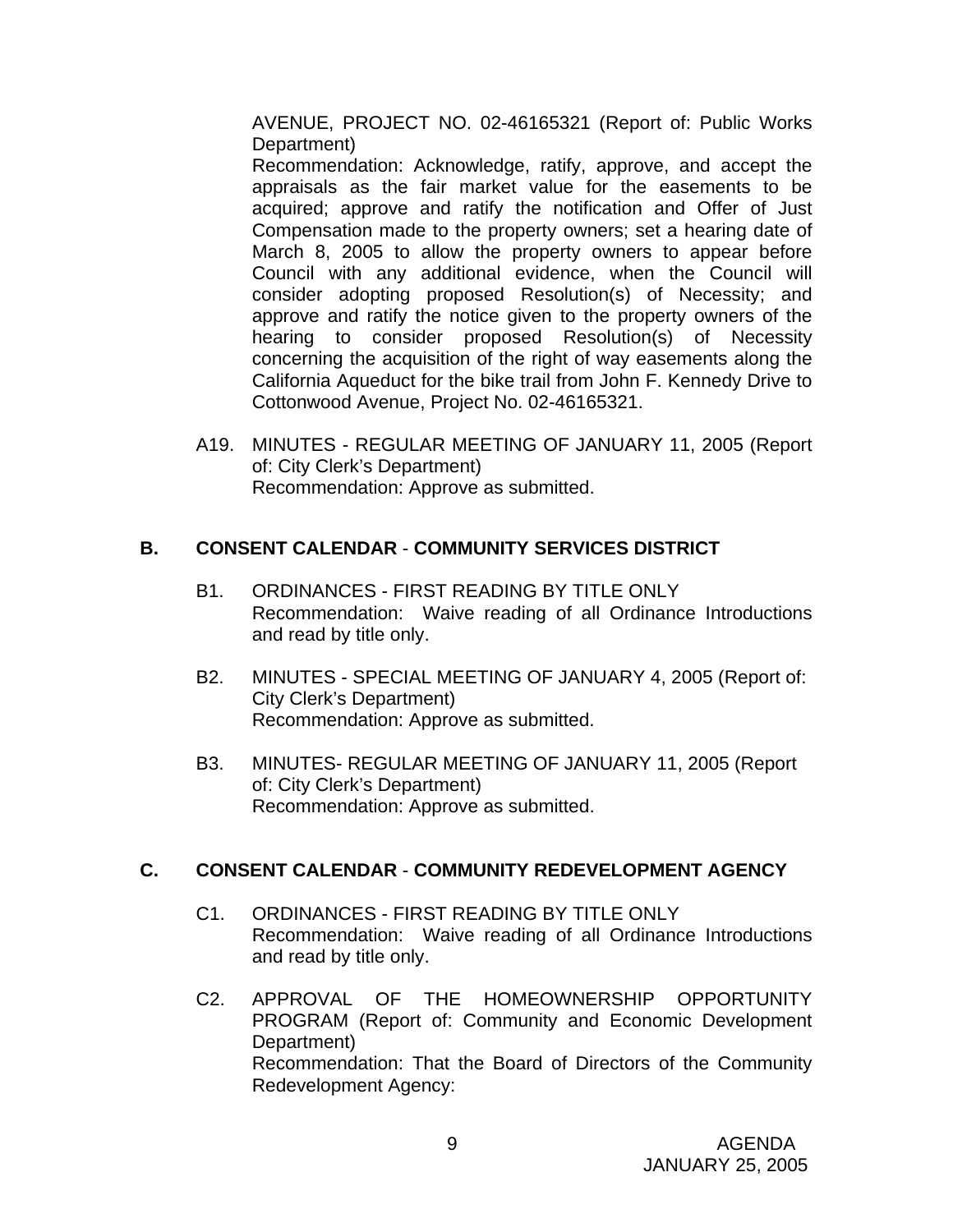- 1. Approve the Policy and Procedural Manual for the Homeownership Opportunity Program Loan;
- 2. Approve the resale procedure as outlined in the Summary of the Residential Resale Program; and
- 3. Approve the Lender Participation Agreement with March Community Credit Union and authorize the City Manager to sign the agreement on behalf of the City.
- C3. MINUTES SPECIAL MEETING OF JANUARY 4, 2005 (Report of: City Clerk's Department) Recommendation: Approve as submitted.
- C4. MINUTES REGULAR MEETING OF JANUARY 11, 2005 (Report of: City Clerk's Department) Recommendation: Approve as submitted.

## **D. CONSENT CALENDAR** - **BOARD OF LIBRARY TRUSTEES**

- D1. ORDINANCES FIRST READING BY TITLE ONLY Recommendation: Waive reading of all Ordinance Introductions and read by title only.
- D2. MINUTES SPECIAL MEETING OF JANUARY 4, 2005 (Report of: City Clerk's Department) Recommendation: Approve as submitted.
- D3. MINUTES REGULAR MEETING OF JANUARY 11, 2005 (Report of: City Clerk's Department) Recommendation: Approve as submitted.

## **ADJOURNMENT OF CITY COUNCIL MEETING TO REGULAR MEETING OF THE MORENO VALLEY INDUSTRIAL DEVELOPMENT AUTHORITY (IDA)**

## **REGULAR MEETING OF THE MORENO VALLEY INDUSTRIAL DEVELOPMENT AUTHORITY (IDA)**

CALL TO ORDER

ROLL CALL

PUBLIC COMMENTS **ON MATTERS ON THE AGENDA** WILL BE TAKEN UP AS THE ITEM IS CALLED FOR BUSINESS, BETWEEN STAFF'S REPORT AND CITY COUNCIL DELIBERATION (SPEAKER SLIPS MAY BE TURNED IN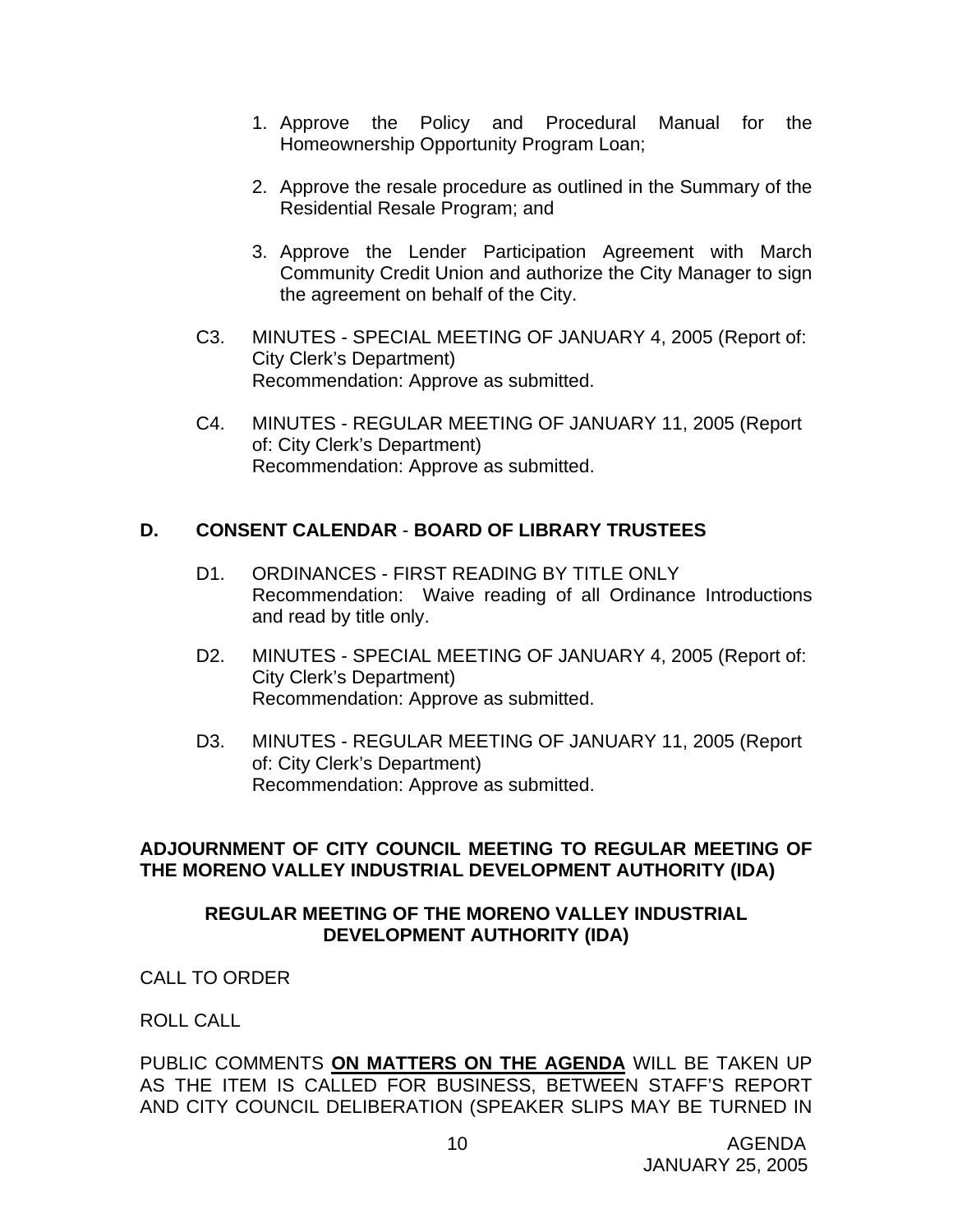UNTIL THE ITEM IS CALLED FOR BUSINESS.) Those wishing to speak should submit a BLUE speaker slip to the Bailiff. There is a three-minute limit per person. All remarks and questions shall be addressed to the presiding officer or to the City Council and not to any individual Council member, staff member or other person.

- 1. MINUTES REGULAR MEETING OF JANUARY 12, 1999 (Report of: City Clerk's Department) Recommendation: Approve as submitted.
- 2. MINUTES SPECIAL MEETING OF DECEMBER 9, 2003 (Report of: City Clerk's Department) Recommendation: Approve as submitted.

## **ADJOURNMENT OF MORENO VALLEY INDUSTRIAL DEVELOPMENT AUTHORITY (IDA) TO REGULAR MEETING OF THE MORENO VALLEY PUBLIC FACILITIES FINANCING CORPORATION (MVPFFC)**

## **REGULAR MEETING OF THE MORENO VALLEY PUBLIC FACILITIES FINANCING CORPORATION (MVPFFC)**

CALL TO ORDER

ROLL CALL

PUBLIC COMMENTS **ON MATTERS ON THE AGENDA** WILL BE TAKEN UP AS THE ITEM IS CALLED FOR BUSINESS, BETWEEN STAFF'S REPORT AND CITY COUNCIL DELIBERATION (SPEAKER SLIPS MAY BE TURNED IN UNTIL THE ITEM IS CALLED FOR BUSINESS.) Those wishing to speak should submit a BLUE speaker slip to the Bailiff. There is a three-minute limit per person. All remarks and questions shall be addressed to the presiding officer or to the City Council and not to any individual Council member, staff member or other person.

1. MINUTES – SPECIAL MEETING OF JUNE 22, 2004 (Report of: City Clerk) Recommendation: Approve as submitted.

**ADJOURNMENT OF THE MORENO VALLEY PUBLIC FACIITIES FINANCING CORPORATION (MVPFFC) TO REGULAR MEETING OF THE MORENO VALLEY PUBLIC FINANCING AUTHORITY (MVPFA)**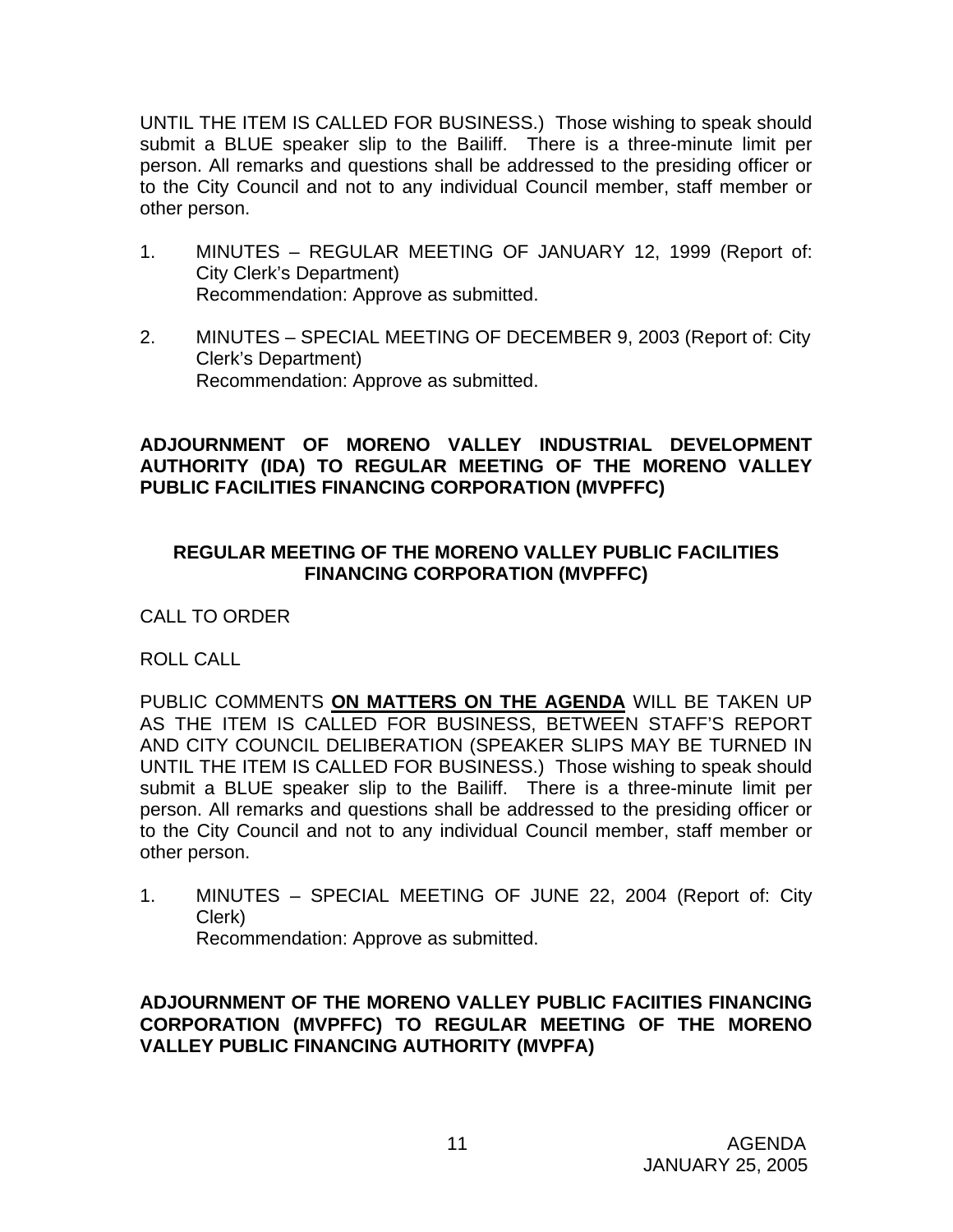### **REGULAR MEETING OF THE MORENO VALLEY PUBLIC FINANCING AUTHORITY (MVPFA)**

CALL TO ORDER

ROLL CALL

PUBLIC COMMENTS **ON MATTERS ON THE AGENDA** WILL BE TAKEN UP AS THE ITEM IS CALLED FOR BUSINESS, BETWEEN STAFF'S REPORT AND CITY COUNCIL DELIBERATION (SPEAKER SLIPS MAY BE TURNED IN UNTIL THE ITEM IS CALLED FOR BUSINESS.) Those wishing to speak should submit a BLUE speaker slip to the Bailiff. There is a three-minute limit per person. All remarks and questions shall be addressed to the presiding officer or to the City Council and not to any individual Council member, staff member or other person.

1. MINUTES – SPECIAL MEETING OF NOVEMBER 21, 2000 (Report of: City Clerk's Department) Recommendation: Approve as submitted.

## **ADJOURNMENT**

**RECONVENE JOINT MEETING OF THE CITY COUNCIL OF THE CITY OF MORENO VALLEY, MORENO VALLEY COMMUNITY SERVICES DISTRICT, AND THE COMMUNITY REDEVELOPMENT AGENCY OF THE CITY OF MORENO VALLEY** 

## **E. PUBLIC HEARINGS**

Questions or comments from the public on a Public Hearing matter are limited to five minutes per individual and must pertain to the subject under consideration.

 Those wishing to speak should complete and submit a GOLDENROD speaker slip to the Bailiff.

E1. MAIL BALLOT PROCEEDING FOR TENTATIVE TRACTS 31268 AND 31269 (AND ALL THE AFFECTED PHASES) FOR: 1) INCLUSION INTO COMMUNITY SERVICES DISTRICT (CSD) ZONE B (RESIDENTIAL STREET LIGHTING), CSD ZONE D (PARKWAY LANDSCAPE MAINTENANCE), AND APPROVAL OF THE CSD PARCEL CHARGES; AND 2) APPROVAL OF THE NATIONAL POLLUTANT DISCHARGE ELIMINATION SYSTEM (NPDES) REGULATORY RATE SCHEDULE. TRACT 31268 IS LOCATED ON THE WEST SIDE OF WILMOT STREET AND COTTONWOOD AVENUE; TRACT 31269 IS LOCATED ON THE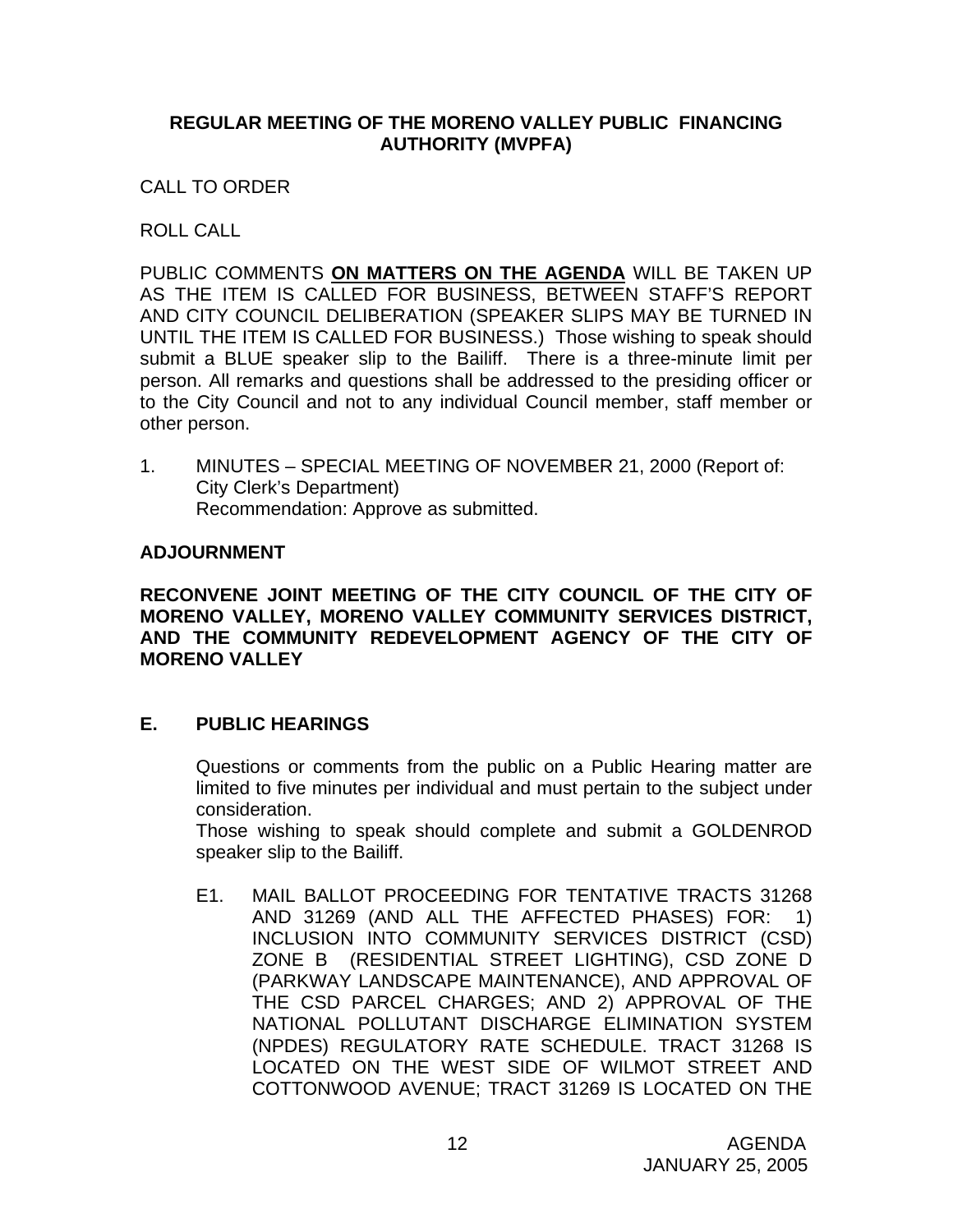NORTH SIDE OF COTTONWOOD AVENUE BETWEEN QUINCY STREET AND REDLANDS BOULEVARD; AND MAIL BALLOT PROCEEDING FOR TENTATIVE PARCEL MAP 32213 (AND ALL AFFECTED PHASES) FOR APPROVAL OF THE NATIONAL POLLUTANT DISCHARGE ELIMINATION SYSTEM (NPDES) REGULATORY RATE SCHEDULE – SOUTH OF HEMLOCK AVENUE AND WEST OF PERRIS BOULEVARD (Report of: Public Works Department)

 Recommendation: That the City Council and the Board of Directors of the Moreno Valley Community Services District (CSD), after conducting the public hearing:

- 1. Tabulate the mail ballots for Tentative Tracts 31268, 31269 (and all affected phases), and Tentative Parcel Map 32213 (and all affected phases) for each described service;
- 2. Verify and accept the results of the mail ballot proceedings as identified on the Official Tally Sheet and Assessor Parcel Number (APN) listing;
- 3. Receive and file with the City Clerk's Office the accepted Official Tally Sheet and APN listing; and
- 4. If approved, authorize and impose the applicable CSD Zones B and D charges and the NPDES maximum regulatory rate to the tentative tracts and parcel map participating in each identified program.
- E2. AN ASSUMPTION OF JURISDICTION BY THE CITY COUNCIL OF THE CITY OF MORENO VALLEY FOR TENTATIVE TRACT MAP NO. 31556, THE SUBDIVISION OF A 75.6 GROSS ACRE PORTION OF LAND INTO 85 SINGLE-FAMILY RESIDENTIAL LOTS, TWO (2) DETENTION AND CLEANSING BASIN LOTS, ONE FIRE ACCESS LOT AND FOUR (4) OPEN SPACE LOTS WITHIN THE RA-2 (RESIDENTIAL AGRICULTURE –2) AND HR (HILLSIDE RESIDENTIAL) LAND USE DISTRICTS. THE PROJECT IS LOCATED ON THE NORTHEAST CORNER OF OLIVER STREET AND JUNIPER AVENUE AND WAS SUBMITTED BY THE APPLICANT, EMPIRE HOMES. THE ITEM HAS BEEN CONTINUED FROM THE NOVEMBER 23, 2004 CITY COUNCIL MEETING. (Report of: Community and Economic Development Department)

Recommendation: That the City Council:

1. Adopt a Negative Declaration for PA03-0101 (Tentative Tract Map No. 31556), pursuant to Section 21080(C) (1) and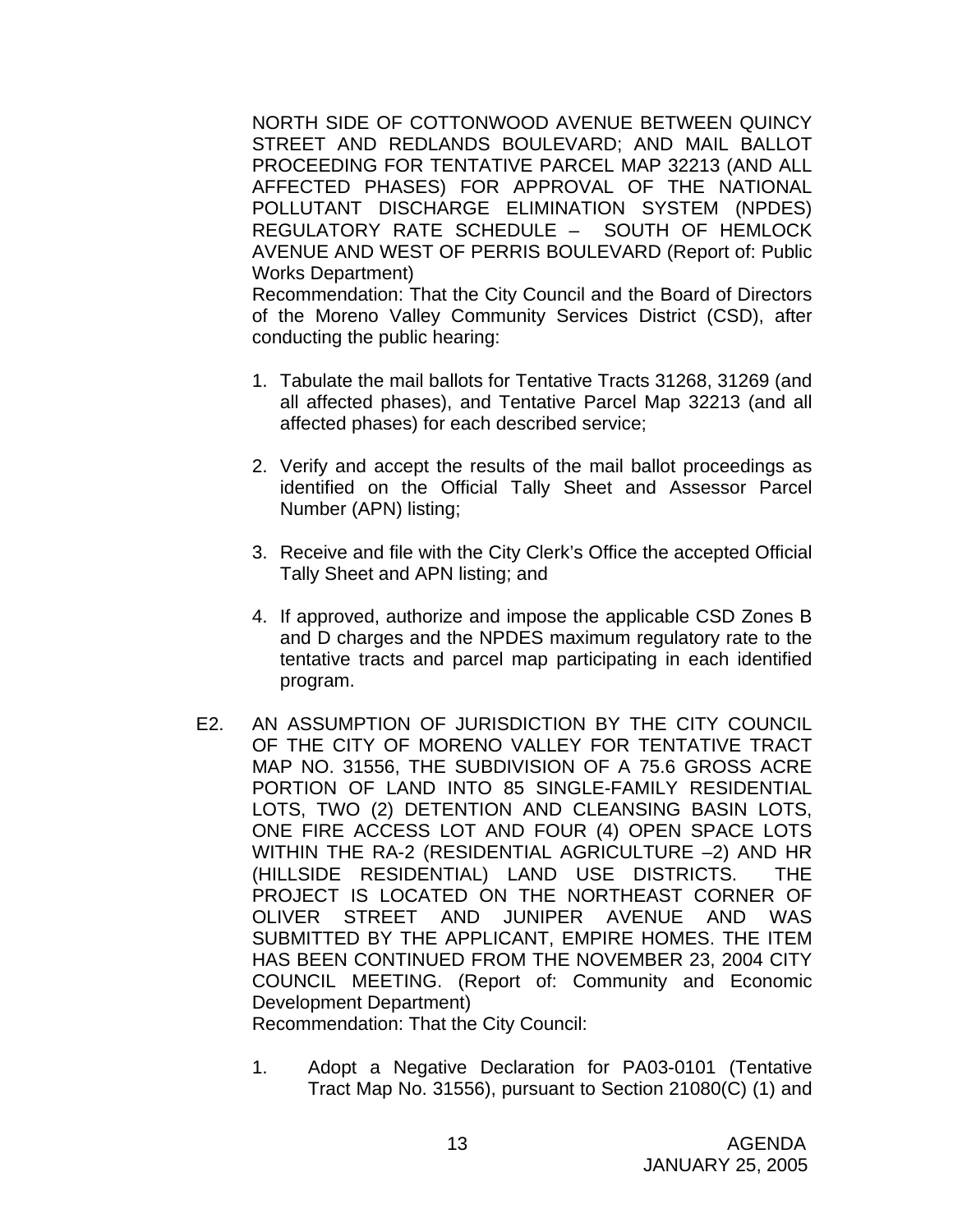Section 15070(a) (2) of the California Environmental Quality Act (CEQA) Guidelines; and

2. Approve Resolution No. 2005-15, thereby approving PA03- 0101 (Tentative Tract Map No. 31556), based on the findings included in the Resolution, and conditions of approval, attached as Exhibit A to the resolution.

## Resolution No. 2005-15

 A Resolution of the City Council of the City of Moreno Valley, Approving PA03-0101 (Tentative Tract Map No. 31556) for 85 Single-Family Residential Lots, Two Detention and Cleansing Basin Lots, One Fire Access Lot and Four (4) Open Space Lots on a 75.6 Acre Parcel of Land (73.3 Net Acres) Within the (RA-2) Residential Agriculture-2 Land Use District and (HR) Hillside Residential Land Use District

## **F. ITEMS REMOVED FROM CONSENT CALENDARS FOR DISCUSSION OR SEPARATE ACTION**

## **G. REPORTS**

- G1. APPROVE RESOLUTION AUTHORIZING PARTICIPATION IN CALIFORNIA STATEWIDE COMMUNITIES DEVELOPMENT AUTHORITY (CSCDA) VEHICLE LICENSE FEE RECEIVABLES PROGRAM AND SALE OF VLF RECEIVABLE FROM STATE; AND APPROVE PURCHASE AND SALE AGREEMENT WITH CSCDA (Report of: Finance Department) Recommendation: That the City Council:
	- 1. Approve Resolution No. 2005-12, approving the form of and authorizing the execution and delivery of a Purchase and Sale Agreement and related documents with respect to the sale of the City's Vehicle License Fee Receivable from the State; and directing and authorizing certain other actions in connection therewith; and
	- 2. Approve the Purchase and Sale Agreement between the City, as seller, and the California Statewide Communities Development Authority, as purchaser of the City's Vehicle License Fee Receivable, subject to final review and approval of the City Manager and City Attorney.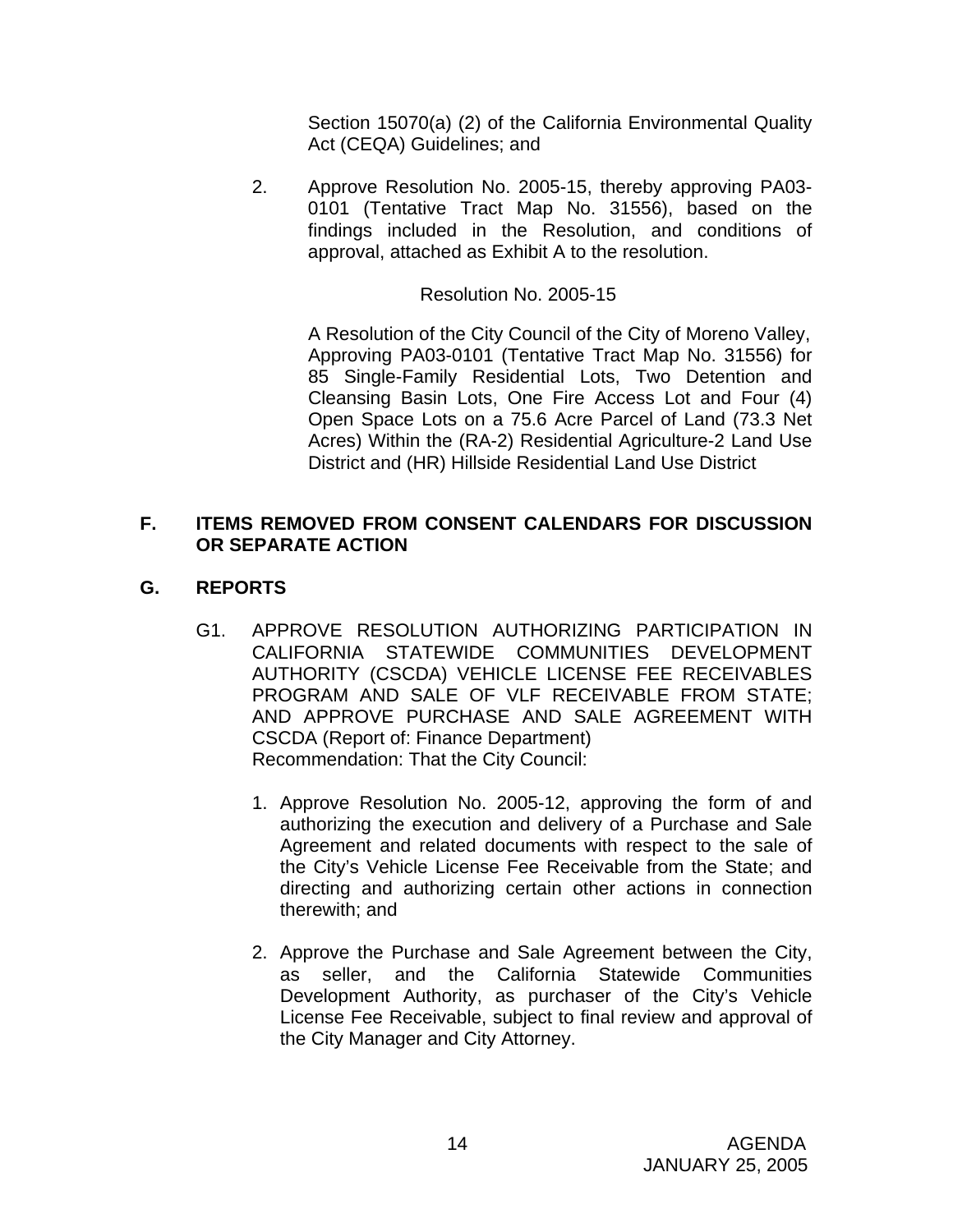### Resolution No. 2005-12

A Resolution of the City Council of the City of Moreno Valley, California, Approving the Form of and Authorizing the Execution and Delivery of a Purchase and Sale Agreement and Related Documents with Respect to the Sale of the Seller's Vehicle License Fee Receivable from the State; and Directing and Authorizing Certain Other Actions in Connection Therewith

- G2. APPOINTMENTS TO THE PLANNING COMMISSION (Report of: City Clerk's Department) Recommendation: That the City Council:
	- 1. Review the ballot (to be provided by the City Clerk) for the appointments to the Planning Commission and mark your choices where appropriate;
	- 2. Appoint four (4) members for terms expiring January 1, 2009; and
	- 3. If the appointments are not made, authorize the City Clerk to renotice the positions as vacant.
- G3. CITY COUNCIL REPORTS ON REGIONAL ACTIVITIES
	- a) Report on Southern California Association of Governments by Mayor Pro Tem Flickinger
- G4. VETERAN'S MEMORIAL (Report of: Parks and Recreation Department) Recommendation: That the Mayor and City Council:
	- 1. Approve conceptual drawing and direct staff to proceed with preparing plans, specifications, bid documents and cost estimate for construction of the Veteran's Memorial at the Civic Center Campus; and
	- 2. Appropriate \$550,000 of Parkland Development Impact Fees to cover the cost of the project.
- G5. LEGISLATIVE UPDATE (Report of: Assistant City Manager) Recommendation: Receive and file the report.
- G6. CITY MANAGER'S REPORT (Informational Oral Presentation not for Council action)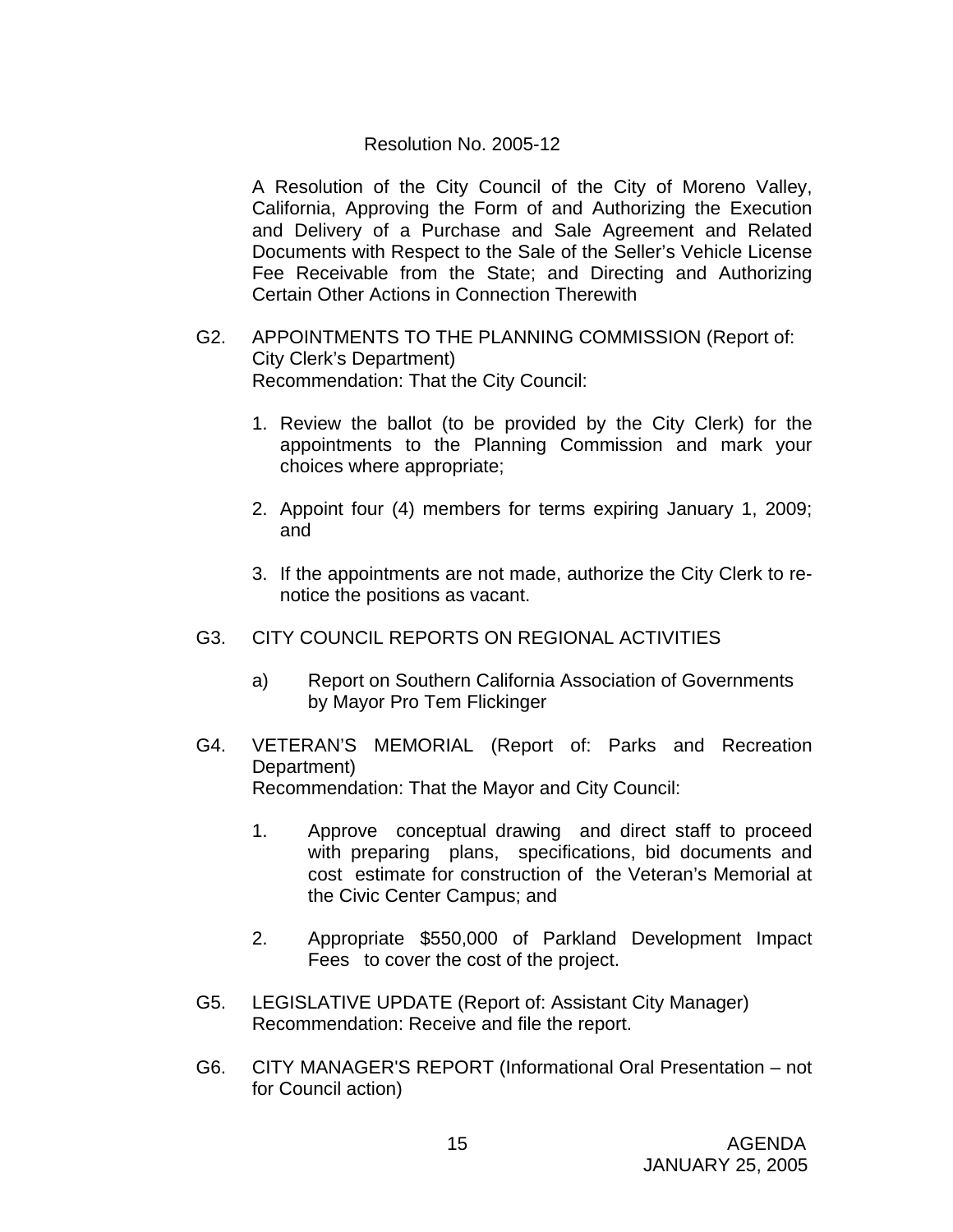## **H. LEGISLATIVE ACTIONS**

#### ORDINANCES - 1ST READING AND INTRODUCTION

H1. ORDINANCE AMENDING SECTION 8.04.030 OF CHAPTER 8.04 OF THE CITY OF MORENO VALLEY MUNICIPAL CODE RELATED TO ROAD WORK AREA TRAFFIC CONTROL REFERENCE (Report of: Public Works Department) Recommendation: Introduce Ordinance No. 682, amending Section 8.04.030 of Chapter 8.04 of the City of Moreno Valley Municipal Code related to Road Work Area Traffic Control Reference (Roll call required).

#### Ordinance No. 682

 An Ordinance of the City Council of the City of Moreno Valley, California, Amending Section 8.04.030 of Chapter 8.04 of Title 8 of the City of Moreno Valley Municipal Code Related to Road Work Area Traffic Control Reference

#### ORDINANCES - 2ND READING AND ADOPTION

H2. ORDINANCE NO. CSD 48, AMENDING ORDINANCE NO. CSD 47, ADDING THE MORENO VALLEY CONFERENCE AND RECREATION CENTER FACILITY USE POLICIES AND FEES AND THE GYMNASIUM FEE SCHEDULE AS AMENDED (RECEIVED FIRST READING AND INTRODUCTION JANUARY 11, 2005) (Report of: Parks & Recreation Department) Recommendation: Adopt Ordinance No. CSD 48.

#### Ordinance No. CSD 48

 An Ordinance of the Moreno Valley Community Services District of the City of Moreno Valley, California, Amending Ordinance No. CSD 47, Adding the Moreno Valley Conference and Recreation Center Facility Use Policies and Fees and Gymnasium Fee **Schedule** 

ORDINANCES - URGENCY ORDINANCES - NONE

RESOLUTIONS – NONE

PUBLIC COMMENTS **ON ANY SUBJECT NOT ON THE AGENDA** UNDER THE JURISDICTION OF THE CITY COUNCIL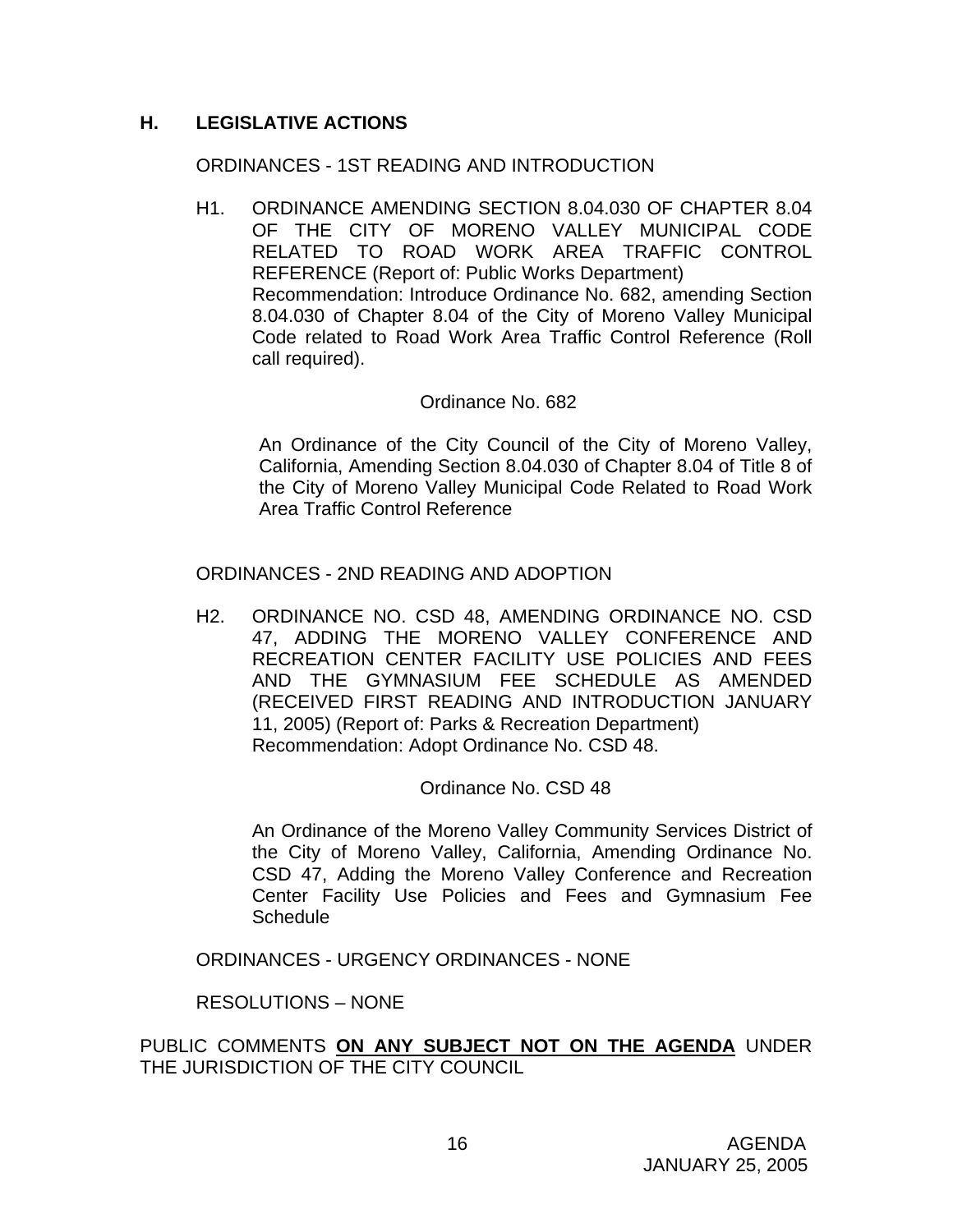Those wishing to speak should complete and submit a BLUE speaker slip to the Bailiff. There is a three-minute time limit per person. All remarks and questions shall be addressed to the presiding officer or to the City Council and not to any individual Council member, staff member or other person.

## **CLOSING COMMENTS AND/OR REPORTS OF THE CITY COUNCIL, COMMUNITY SERVICES DISTRICT, OR COMMUNITY REDEVELOPMENT AGENCY**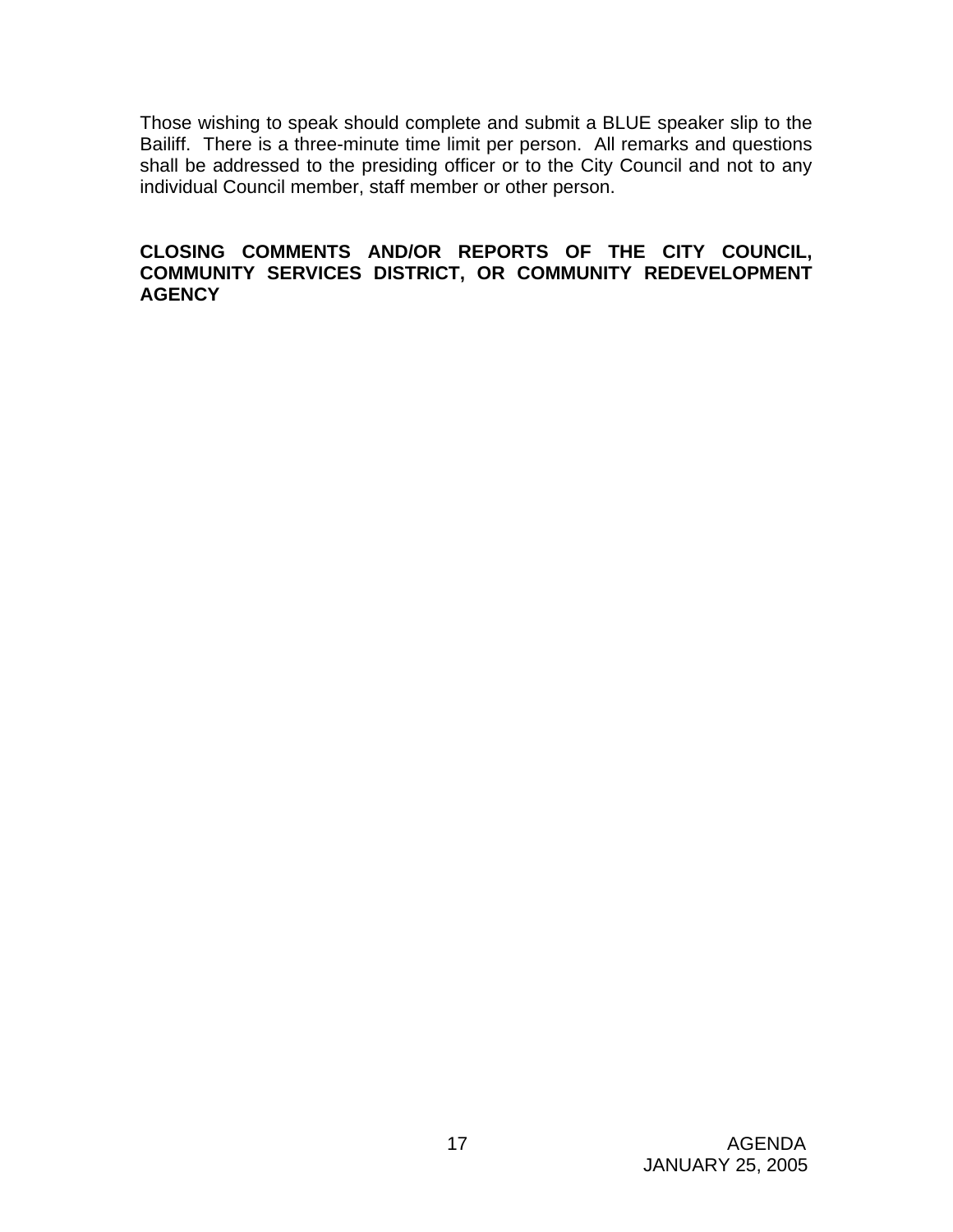### **CLOSED SESSION**

#### **PUBLIC COMMENTS ON CLOSED SESSION ITEMS**

A Closed Session of the City Council, Community Services District and Community Redevelopment Agency of the City of Moreno Valley will be held in the Finance Conference Room, Second Floor, City Hall. The City Council will meet in Closed Session to confer with its legal counsel regarding the following matter(s) and any additional matter(s) publicly and orally announced by the City Attorney in the Council Chamber at the time of convening the Closed Session.

### • **PUBLIC COMMENTS ON MATTERS ON THE CLOSED SESSION AGENDA UNDER THE JURISDICTION OF THE CITY COUNCIL**

There is a three-minute time limit per person. Please complete and submit a BLUE speaker slip to the City Clerk. All remarks and questions shall be addressed to the presiding officer or to the City Council and not to any individual Council member, staff member or other person.

The Closed Session will be held pursuant to Government Code:

- 1) SECTION 54956.9(b)(1) CONFERENCE WITH LEGAL COUNSEL SIGNIFICANT EXPOSURE TO LITIGATION Number of Cases: -3-
- 2) SECTION 54956.9(c) CONFERENCE WITH LEGAL COUNSEL INITIATION OF LITIGATION Number of Cases: -2-
	- 1) SECTION 54956.8 CONFERENCE WITH REAL PROPERTY NEGOTIATOR

Agency's Negotiators: John Strickler & Mitch Slagerman

Assessor's Parcel No. Owner's Name

 486-084-005 DOAN SUNG 486-084-009 CHOI DON D

486-084-001 BATECH KAMAL & WAFAA 486-084-002 ORTEGA ALEJANDRA 486-084-003 ORTEGA CARMEN 486-084-004 ALVAREZ ELISA 486-084-006 SALVADO PAULO & LUCY 486-084-007 PEDROZA ALBERTO F 486-084-008 PEDROZA ALBERTO F 486-084-010 HAMMONDS RONALD